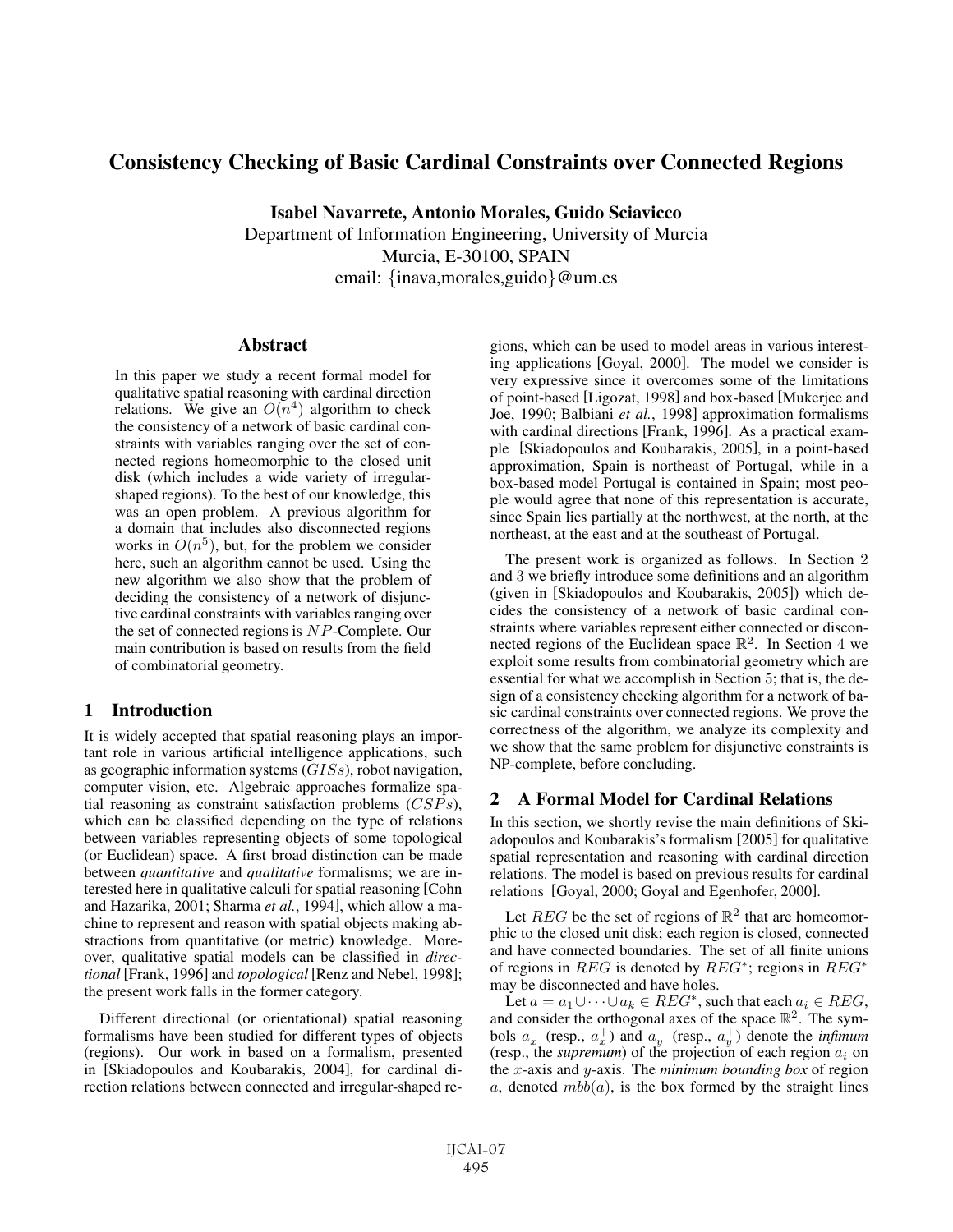

Figure 1: Tiles and *mbb* w.r.t. region *b* 

 $x = a_x^-$ ,  $x = a_x^+$ ,  $y = a_y^-$ ,  $y = a_y^+$ . Any box with area greater than 0 will be called *non-trivial box*. We will refer to  $a_x^-, a_x^+, a_y^-, a_y^+$  as the *endpoints* of mbb(a). By considering the axes of mbb(b), where b is called the *reference region*, the space is divided into 9 areas that are represented by the *tile-symbols* B, S, SW, W, NW, N, NE, E, SE (see Figure 1). *Tile-areas* are closed, unbounded (except for B(b)), pairwise disjoint (or with a non-trivial box intersection) and their union is  $\mathbb{R}^2$ . An expression like  $R_1:R_2:\ldots:R_k$ , where  $1 < k \leq 9$  and such that each  $R_i$  is a tile-symbol will be called a *multitile-symbol*, and it denotes the union of the corresponding tile-areas.

A basic cardinal relation (BC-relation, for short) is a binary relation, denoted by a tile or a multitile-symbol  $R =$  $R_1$ :  $\cdots$  :  $R_k$ , that is defined as:

$$
R = \{ (\alpha, \beta) \in (REG^*)^2 \mid \alpha = \alpha_1 \cup \ldots \cup \alpha_k \land \alpha_1 \in R_1(\beta), \ldots, \alpha_k \in R_k(\beta) \}
$$

A formula a R b where a, b are variables ranging over  $REG^*$ and R is a BC-relation is a *basic cardinal constraint* (*BCconstraint*, for short)<sup>1</sup>.

When R is a tile-symbol we have that  $a R b \Leftrightarrow a \in R(b)$ , which can be equivalently expressed as a conjunction of binary *order constraints* between the endpoints of mbb(a) and mbb(b), that is, as a set of binary constraints of the *point algebra* (PA) [van Beek, 1992]. This fact can be used to define the satisfiability of a  $BC$ -constraint, as follows. A  $BC$ constraint  $a R_1$ :  $\dots$ :  $R_k$  *b* is *satisfiable* iff there is an assignment of regions in REG<sup>∗</sup> to the *primary variable* a, the *reference variable* b and the *component variables* of a w.r.t. b, that is,  $a_1^b, \ldots, a_k^b$ , in such a way that the following constraints hold:

- *order constraints*:  $a_1^b R_1 b \wedge \cdots \wedge a_k^b R_k b$ ;
- *union constraint*:  $a = a_1^b \cup \cdots \cup a_k^b$ .

The set of BC-relations over  $REG^*$  is denoted by  $\mathcal{D}^*$  and contains  $\Sigma_{i=1}^{9} {9 \choose i} = 511$  elements. Elements in the set  $2^{\mathcal{D}^*}$ are called *cardinal relations*, and they can be used to represent indefinite information, since they may be disjunctive.

An interesting restriction of this model can be obtained by constraining regions variables to range over REG. In this case, the set of  $BC$ -relations is denoted by  $D$ , and contains only 218 out of the 511 elements of  $\mathcal{D}^*$ . For example, there are no regions  $a, b$  in REG such that  $a E: W b$  holds, so  $E:W \notin \mathcal{D}$ . As in the previous case,  $2^{\mathcal{D}}$  denotes the set of all cardinal relations over REG.

In order to solve spatial reasoning tasks with cardinal constraints, one can use a *binary constraint network* [Dechter, 2003] with a set of variables V representing regions of  $REG^*$ (resp.,  $REG$ ) and a set of constraints C based on the opportune set of cardinal relations between variables. The main problem is, as usual, determining whether the network is consistent or not. A network N with variables  $V = \{a_1, \ldots, a_n\}$ over REG<sup>∗</sup> (resp. REG) is *consistent* iff there exists a *solution* given by an *n*-tuple  $(\alpha_1, \ldots, \alpha_n) \in (REG^*)^n$  (resp.  $REG<sup>n</sup>$ ) such that all cardinal constrains in C are satisfied by the assignment  $a_i = \alpha_i, \forall 1 \leq i \leq n$ . In the next section we deal with the "easiest" case consisting of a network with BC-constraints only.

### 3 Consistency of BC-constraints over REG<sup>∗</sup>

In [Skiadopoulos and Koubarakis, 2005] the authors present an *ad-hoc* algorithm (which will be called here SK-CON) for consistency checking of a network of basic cardinal constraints with variables ranging over REG<sup>∗</sup>. Such an algorithm is quite complicated, and, in our view, it presents at least two important problems: 1) its time complexity is high, i.e,  $O(n^5)$ , and 2) it is not guaranteed to work when the domain is restricted to the set REG of connected regions. The algorithm takes as input a network  $N$  with a set  $C$  of  $BC$ constraints from  $\mathcal{D}^*$ , a set V with n variables (ranging over  $REG<sup>*</sup>$ ), and it returns 'Consistent' if N is consistent; otherwise it returns 'Inconsistent'. Let us briefly summarize the idea of the three steps  $(S1, S2, S3)$  of the algorithm<sup>2</sup>.

# Begin of SK-CON

#### S1 Translation:

• For each  $C_a^b \in C$  of the form  $a R_1$ :  $\dots$ :  $R_k b$ , consider the set of component variables  $S_a^b = \{a_1^b, \ldots, a_k^b\}$ , and map  $C_a^b$  into a set of order constraints  $O_a^b$  between the endpoints of  $mbb(a)$ ,  $mbb(b)$  and  $mbb(a_i^b)$  for each component variable  $a_i^b \in S_a^b$ . Notice that the constraints in  $O_a^b$  are logically implied by the spatial configuration expressed by  $C_a^b$ ;

• Form a point algebra  $CSP$  ( $P A-CSP$ ) with the set of constraints  $\dot{C}^O = \dot{U}_{a,b \in V} O_a^b$  and the set of variables  $V^O$ defined as the set of all endpoint variables obtained from the previous step.

#### S2 Order constraint checking:

• Solve the  $PA\text{-}CSP$  with CSPAN algorithm [van Beek, 1992] and, if possible, obtain a solution  $\sigma^{\circ}$  for the order constraints, otherwise return 'Inconsistent';

• Derive a maximal solution  $\mu^O$ , by considering, for each pair of variables a, b and each  $a_i^b \in S_a^b$ , the solution-box  $\alpha_i^b$ for  $a_i^b$ , and extending it in all possible directions until it touch whatever line, from the solution-boxes for the *mbbs* of variables  $a$  and  $b$ , is closer to it. (See Example 1).

S3 Union constraint checking: Check if a solution for the network  $N$  can be obtained upon the maximal

<sup>&</sup>lt;sup>1</sup>Sometimes we will use  $R_{a,b}$  for denoting the cardinal relation between variables a and b.

 $2$ It is worth noticing that this algorithm takes, with examples and partial results, fourteen pages to be presented. We here introduce some small changes in the original notation for the sake of clarity.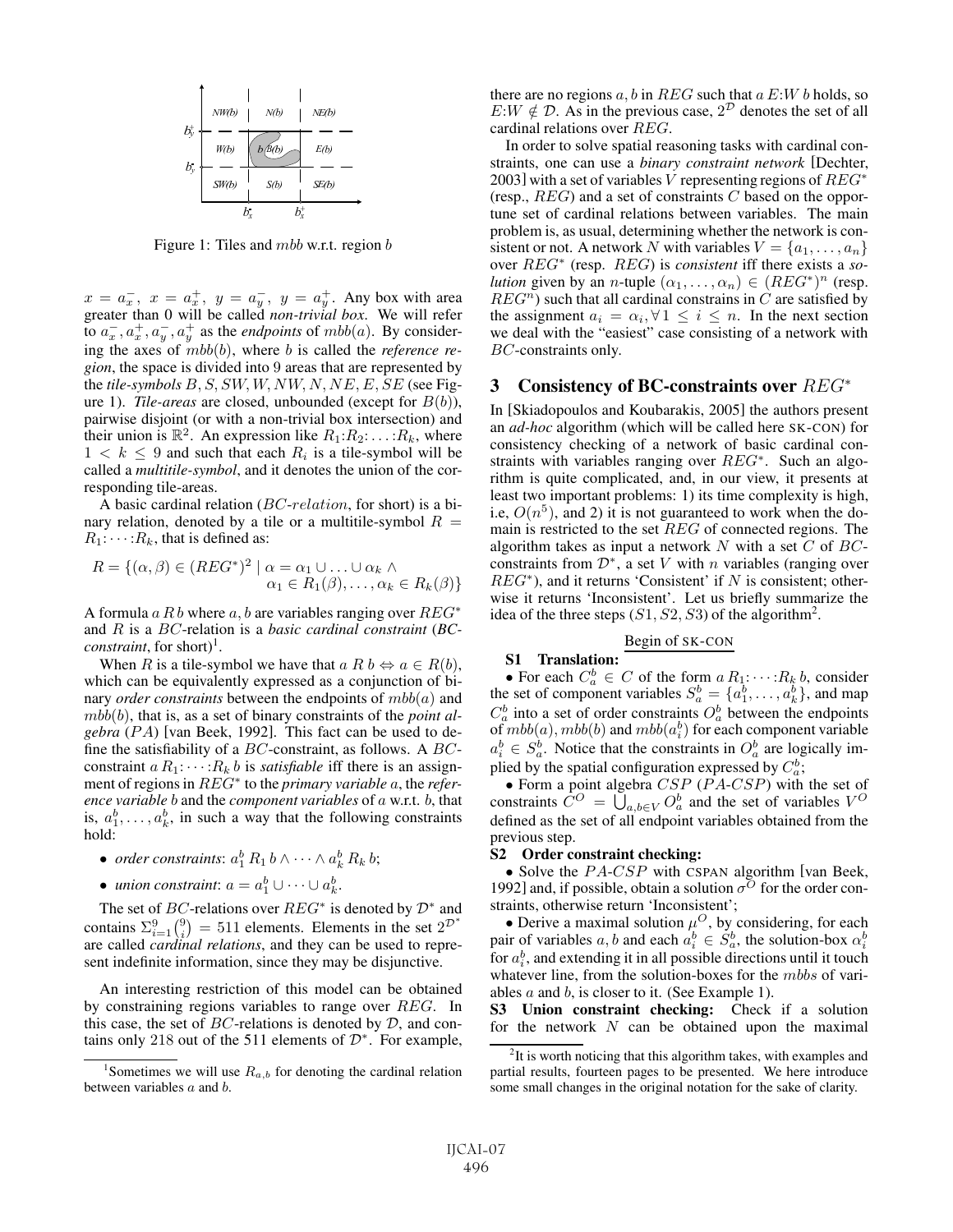solution  $\mu^{O}$ . This control is performed by using the function GLOBALCHECKNTB, which decides if the set of union constraints  $C^U$  derived from the set of  $BC$ constraints  $C$  can also be satisfied. If so, the algorithm returns 'Consistent'; otherwise it returns 'Inconsistent'. End of SK-CON

It is worth noticing that step S1 introduces new variables in such a way that the PA-CSP works actually with  $O(n^2)$ variables. Thus, since CSPAN has quadratic time-complexity, the complexity of step S2 is  $O(n<sup>4</sup>)$ . At the same time, the function GLOBALCHECKNTB takes into consideration each variable  $a \in V$  in turn, and it checks if the sets  $\Sigma_a^{b_1}, \ldots, \Sigma_a^{b_m}$ of maximal solutions corresponding to each set  $S_a^{b_i}$  of component variables of a w.r.t any reference variable  $b_i \in V$ , satisfy or not the following predicate:

Non-Trivial Box (*NTB)*:

For all  $\sigma \in \Sigma_a^{b_1} \cup \cdots \cup \Sigma_a^{b_m}$  there exists a tuple  $(\sigma_1, \ldots, \sigma_m) \in \Sigma_a^{b_1} \times \cdots \times \Sigma_a^{b_m}$  such that  $mbb(\sigma) \cap$  $mbb(\sigma_1) \cap \cdots \cap mbb(\sigma_m)$  is a non-trivial box.

Predicate NTB holds iff function CHECK-NTB  $(\Sigma_a^{b_1}, \ldots, \Sigma_a^{b_m})$  returns 'True':

**Function** CHECKNTB  $(\Sigma_a^{b_1}, \dots, \Sigma_a^{b_m})$ For  $\mathrm{every}\ s$  in  $\Sigma_a^{b_1}\cup\cdots\cup\Sigma_a^{b_m}$  Do  $\mathcal{Q} = \{s\};$ For every  $\Sigma'$  in  $\{\Sigma_a^{b_1}, \ldots, \Sigma_a^{b_m}\}$  Do  $Q' = \emptyset;$ For every s' in  $\Sigma'$  and every q in  $\mathcal Q$  Do If  $mbb(s') \cap mbb(q)$  is a non-trivial box Then  $Q' = Q' \cup \{mb(s') \cap mbb(q)\};$ If  $Q' = \emptyset$  Return 'False'  $\mathcal{Q} = \mathcal{Q}';$ Return 'True';

This function works in  $O(n^4)$  and it is called for each variable  $a \in V$ . Hence step 3 of the *SK*-algorithm is  $O(n^5)$ , which gives the overall time complexity of the algorithm.

Satisfiability of NTB for variable  $a \in V$  supposes that there is an assignment  $a = \alpha$  so that for each reference variable  $b_i$ , with  $a R_{1i}: \cdots: R_{ki} b$ , there is also an assignment  $a_{1i}^{b_i} = \alpha_{1i}^{b_i}, \ldots, a_{ki}^{b_i} = \alpha_{ki}^{b_i}$  for its component variables such that union constraint from  $C_a^{b_i}$  is satisfied, that is,  $\alpha = \alpha_{1i}^{b_i} \cup \cdots \cup \alpha_{ki}^{b_i}$  and the order constraints in  $O_a^{b_i}$  are also satisfied. GLOBALCHECKNTB guarantees that such an assignment is posible for any variable and hence, there is an assignment  $a_i = \alpha_i$ ,  $(\alpha_i \in REG^*)$  for each  $a_i \in V$  such that order and union constraints in  $\hat{C}^O$  and  $\hat{C}^U$  are satisfied and thereby all BC-constraints are satisfied and the network is consistent.

Example 1 *([Skiadopoulos and Koubarakis, 2005]) Let* C *be the following set of* BC*-constraints on region variables* a*,* b *and* c*:* {a B:N:E b, a B:S:W c, b SW c}*. Figure 2 shows*  $mmb(\alpha)$ ,  $mmb(\beta)$ ,  $mmb(\gamma)$  *found for variables* a, b *and* c*, respectively. When considering* a B:N:E b *the maximal solutions for component variables of* a *is the set*  $\Sigma_a^b = \{\alpha_1^b, \alpha_2^b, \alpha_3^b\}$  and when considering a B:S:W c is  $\Sigma_a^c =$  $\{\alpha_1^c, \alpha_2^c, \alpha_3^c\}.$ 



Figure 2:  $\Sigma_a^b$  and  $\Sigma_a^c$  of Example 1

# 4 Cardinal Constraints and Helly-type theorems

In order to design a consistency algorithm for a network of  $BC$ -constraints over  $REG$  we will keep the first 2 steps of the algorithm SK-CON, while we will substitute the last step with a more efficient method, which, as we will show, is suitable for constraints in  $D$ . We will accomplish such a result with the help of *Helly-type theorems* of combinatorial geometry [Eckoff, 1993].

*Helly's theorem* (in its original formulation) states that if  $F = \{K_1, \ldots, K_n\}$  is a family of convex sets in a ddimensional Euclidean space  $E_d$ , and for every choice of  $(d+1)$  of these sets, being  $(d+1) \leq n$ , there exists a point that belongs to all the chosen sets, then there exists a point that belongs to all the sets  $K_1, \ldots, K_n$ , that is,  $\bigcap F \neq \emptyset$ . This result gave rise to a whole family of theorems (called *Helly-type theorems*) that present the same logical structure, and include those in which it is shown that the fact that every subfamily of  $k$  sets meets a certain property  $P$  implies that the whole family meets the same property  $P$ . The constant  $k$ is called the *Helly number*.

The key idea is to find out whether our problem, that is, the consistency of  $BC$ -constraints over  $REG$ , is expressible, at least in part, as the problem of checking whether a family of sets in  $\mathbb{R}^2$ , namely, the family  $F_a = \{ \Sigma_a^{b_1}, \ldots, \Sigma_a^{b_m} \}$ of sets of maximal solutions for component variables of a w.r.t any of its reference variables  $b_i$ , satisfies the predicate NTB, in such a way that a Helly-type theorem of number 3 is applicable. If it is so, one can find an  $O(n^3)$  function for deciding if the whole family satisfies the predicate  $NTB$ , under the hypothesis that such property can be checked, for any 3-members subfamily, in constant time. The following generalization of Helly's theorem turned out to be a very useful result:

Helly's Topological Theorem: Let  $F$  be a finite family of closed sets in  $R^d$  such that the intersection of every k members of F is a cell, for  $k \leq d$ , and it is nonempty for  $k = d + 1$ . Then  $\bigcap F$  is a cell.

For the case  $d = 2$ , the expression " $\bigcap F$  is a cell" means that the intersection is a region homeomorphic to the closed unit disk, that is, it belongs to  $REG$ . Thus, before using this theorem we need to prove a sufficient condition to assure that the intersection of any two sets of  $F_a$  belongs to  $REG$ .

A common technique in CSP is using composition of relations for constraint propagation in order to decide consis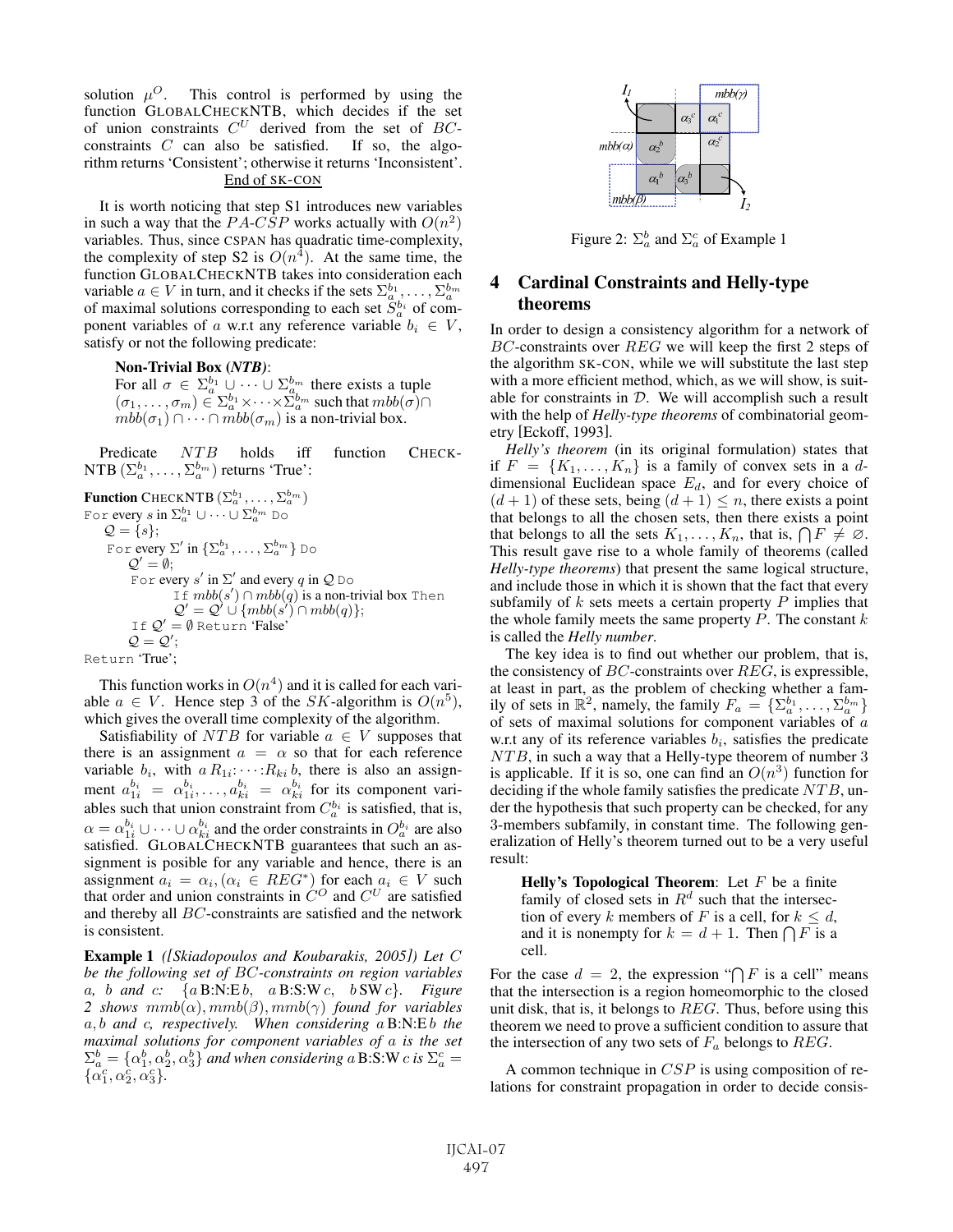tency or just to prune the search space. In [Skiadopoulos and Koubarakis, 2004] a composition operation  $\circ$  for cardinal relations is defined, but it turns out to be a *weak composition*, in the sense that it only guarantees that, if  $a R_1 b$  and  $b R_2 c$ holds, then a R<sup>1</sup> ◦ R<sup>2</sup> c also holds. An *algebraic closure algorithm* for a network of binary constraints is essentially a *path-consistency algorithm* based on a weak composition operator [Renz and Ligozat, 2005]. Such an algorithm makes the input network *A-closed*. Unfortunately, a BC-constraint network over  $REG$  may be A-closed but not consistent<sup>3</sup>. The following is an example (borrowed from [Skiadopoulos and Koubarakis, 2004]) of an inconsistent  $BC$ -network which is A-closed:

Example 2 *Consider the following set of* BC*constraint between the variables*  $a, b, c,$  *and* d*:* {a B:SW:W:N: NE b, a B:SW:W:E:SE c*,*a B:SW:W:E: SE d, b B:S:SW:W:E:SE c*,* b S:SW d, d B:W:NW:N: NE:E c}*. This network is* A*-closed but inconsistent.*

Nevertheless, an A-closure procedure can still be useful for us, as we will see now. If the domain for regions is REG and the set of constraints is  $\mathcal{D}$ , then each set  $\Sigma_a^{b_i}$  of the family  $F_a$ obtained in step 2 of the algorithm SK-CON is, by construction, a region of REG (see again Example 1). Obviously, this is not true if the constraints belong to  $(\mathcal{D}^* - \mathcal{D})$ .

Lemma 1 *If a network* N *with constraints in* D *is* A*-closed, then for any variable* a *and any subset*  $B \subseteq F_a$  *with*  $|B| = 2$ *, the intersection*  $\bigcap B$  *is a region of REG.* 

**Proof.** If N is A-closed, by definition, there is a solution for any 3 variables (i.e., one can draw 3 regions satisfying all the constraints), which, in general, does not imply that a solution for any 2 variables can be extended to a solution for 3 variables (this may not be true when using a weak composition). In particular, there is a partial solution for variable a and any other two  $b_i, b_j$ . Since  $\Sigma_a^{b_i}$  is a maximal connected region w.r.t the relation  $R_{a,b_i}$  between variable a and variable  $b_i$ , and similarly for  $\sum_{a}^{b_j}$  w.r.t the relation  $R_{a,b_j}$ , then  $\Sigma_a^{b_i} \bigcap \Sigma_a^{b_j}$  must be a region from  $REG$ , otherwise we would have that  $(R_{a,b_i} \circ R_{b_i,b_j}) \cap R_{a,b_j} = \emptyset$ , or  $(R_{a,b_j} \circ R_{b_j,b_i}) \cap R_{a,b_i} = \emptyset$ , which contradicts the assumption of N being A-closed.

Example 3 *Consider the set of* BC*-constraint showed in Example 1. The* A*-closure algorithm detects that such set is inconsistent because* (B:N:E ◦ SW) ∩ B:S:W = ∅*. So* a  $\mathrm{B:} \mathrm{S:} \mathrm{W}$  c is not feasible. Figure 2 shows that  $\Sigma_a^b \bigcap \Sigma_a^c$  is the *union of two disconnected regions*  $I_1$  *and*  $I_2$ *.* 

Still, we cannot directly apply Helly's topological theorem, because we can prove that the intersection of two sets of the family  $F_a$  is a region from  $REG$  but, when considering a third set of the family, the nonempty intersection condition only implies that the intersection of all sets of  $F_a$  is a region of REG. What we need is that the intersection is a region not only connected but also with a special shape compatible the with binary constraints between primary variable  $a$ , and the reference variables  $b_1, \ldots, b_m$ . Nevertheless, we can state a Helly-type theorem for the family  $F_a$  and the predicate  $NTB$ with Helly number 3.

**Theorem 1** Let  $F_a = {\{\sum_a^{b_1}, \ldots, \sum_a^{b_m}\}}$  be the family of sets *of the maximal solutions for component variables of* a *w.r.t* any of its reference variables  $b_i$  in an A-closed BC-network *N* over REG. If for every subfamily  $B \subseteq F_a$ , with  $|B| = 3$ , NTB *holds for* B*, then* NTB *holds for* Fa*.*

**Proof.** First, notice that, for every subfamily with  $|B|$  = 2, we have that  $\bigcap B \in REG$ , by Lemma 1, and when  $|B| =$ 3, since predicate NTB guarantees that  $\bigcap B \neq \emptyset$  then, by Helly's topological theorem, we have that  $\bigcap F_a \in REG$ . It remains to show that  $NTB$  holds for  $F_a$ . Let us proceed by induction.

Suppose that  $NTB$  holds for every subfamily  $B_k =$  $\{\Sigma_a^{b_1}$ ,  $\ldots, \Sigma_a^{b_k}\}$  of size k, and consider the intersection  $I_k =$  $\sum_{a=1}^{b_1} \bigcap_{i=1}^{b_2} \cdots \bigcap_{k=1}^{a_k} \sum_{k=1}^{b_k}$ . By Helly's topological theorem,  $I_k$  is a connected region and, since  $NTB$  holds for B by induction hypothesis, this implies that indeed  $I_k$  is the maximal partial solution for variable a w.r.t variables  $b_1, \ldots, b_k$ , so that all *BC*-constraints  $C_a^{b_i}$  from the subnetwork N, with variables  $a, b_1, \ldots, b_k$ , are satisfied. This is true because  $I_k$ is the non-disjoint union (since  $I_k$  is connected) of all tuples  $(\sigma_1,\ldots,\sigma_k) \in \Sigma_a^{b_1} \times \cdots \times \Sigma_a^{b_k}$  for which  $mbb(\sigma) \cap$  $mbb(\sigma_1) \cap \cdots \cap mb\bar{b}(\sigma_m)$  is a non-trivial box, for every  $\sigma \in \Sigma_a^{b_1} \cup \cdots \cup \Sigma_a^{b_k}$ . Hence, if we add a new set  $\Sigma_a^{b_{k+1}}$  to  $B_k$ , forming a subfamily  $B_{k+1}$ , then we have that  $I_k \cap \sum_{a}^{b_{k+1}}$ is also a connected region from REG (by Helly's topological theorem) and it also satisfies predicate  $NTB$ , since  $I_k$  is a maximal partial solution for a w.r.t. variables  $b_1, \ldots, b_k$ , as we said above. Otherwise  $\sum_{a}^{b_{k+1}}$  contains a convex subset  $\sigma'$ , which corresponds to a maximal solution-box for some component variable  $a_i^{b_{k+1}}$  of a w.r.t  $b_{k+1}$ , so that that  $\sigma'$  has not a non-trivial box intersection with some solution-box of other component variable  $a_j^{b_p}$  of a w.r.t variable  $b_p$  of the subnetwork  $N_k$  restricted to variables  $a, b_1, \ldots, b_k$ . This means that the constraints between 3 variables, namely a,  $b_p$  and  $b_{k+1}$ , are not satisfied. But this is not possible under the assumption that N is A-closed. Hence NTB holds for  $B_{k+1}$ , and so  $NTB$  holds for the family  $F_a$ , as we wanted to prove.  $\Box$ 

### 5 Consistency of BC-constraints over REG

In this section we present an  $O(n^4)$  algorithm for consistency checking of a BC-constraint network over the set of connected regions REG. Such a problem, to the best of our knowledge, was still open. A restricted case, solved in [Cicerone and Felice, 2004], is the pairwise-consistency problem, that is, deciding if one relation  $R_{i,j}$  is consistent with  $R_{j,i}$ , which has the primary and reference variables interchanged. We can solve here the consistency problem of the overall network, not only the pairwise-consistency with two variables. Our algorithm will make use of the following subparts:

• An algebraic closure algorithm  $(AC,$  for short), which uses the operations of (weak) composition, inverse, and intersection of relations [Skiadopoulos and Koubarakis, 2004];

• Step 1 and 2 of the algorithm SK-CON (see Section 3).

<sup>&</sup>lt;sup>3</sup>The details on this point are omitted due to space limitation.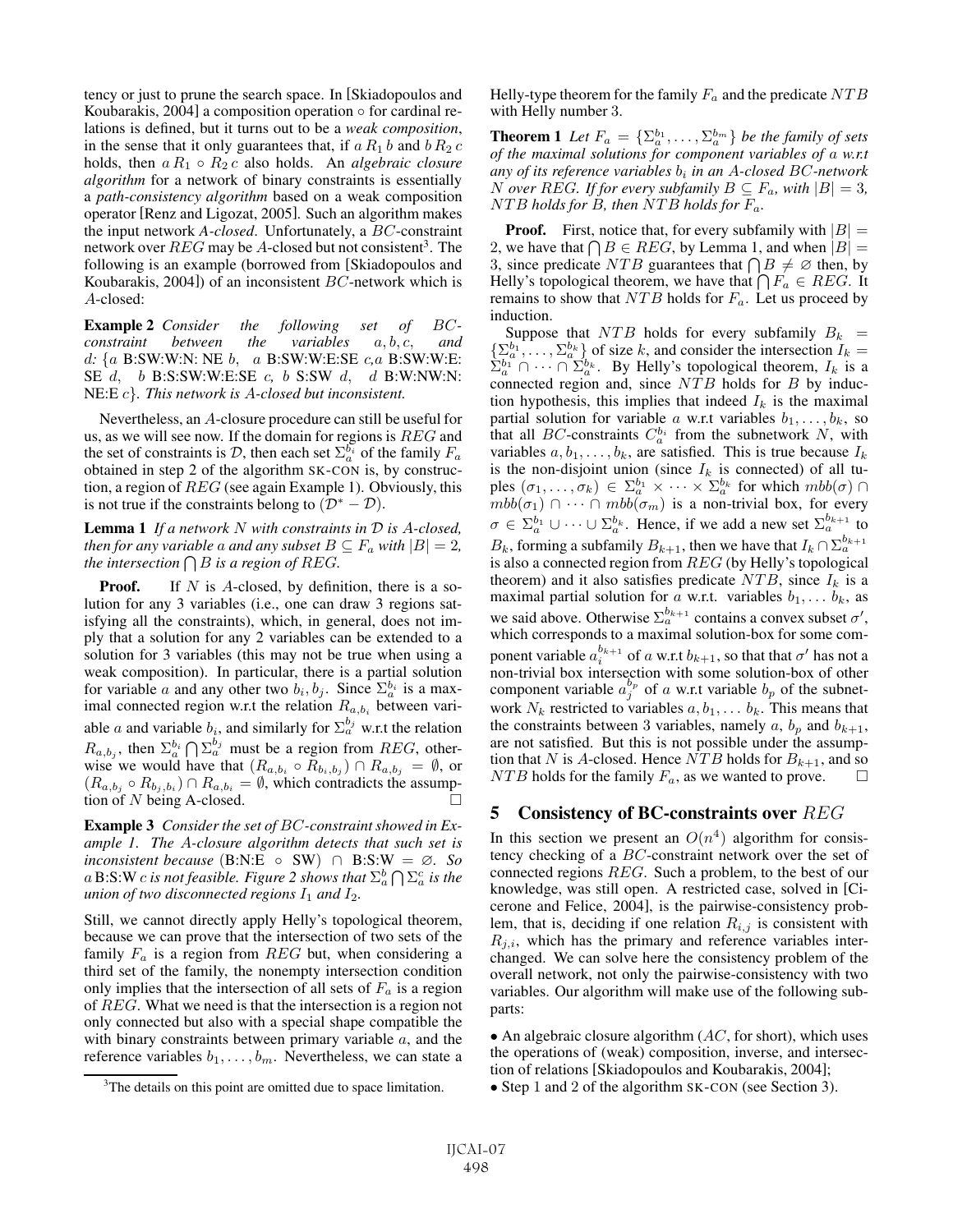• A procedure for the global check of NTB through the function CHECKNTB of SK-CON applied to every three sets, as Theorem 1 suggests.

Our algorithm, called REG-BCON, takes as input a network N with a set C of BC-constraints from  $D$ , and a set V with n variables (ranging over  $REG$ ), and it returns 'Consistent' if  $N$  is consistent; otherwise it returns 'Inconsistent'. In what follows, we briefly summarize the structure of REG-BCON.

#### Begin of REG-BCON

**S0** Preprocessing: Apply  $AC$  to  $N$ , and if  $N$  is not  $A$ closed return 'Inconsistent';

S1 Translation: (Step 1 of SK-CON).

S2 Order constraint checking: (Step 2 of SK-CON).

S3 Union constraint checking: Check if NTB holds for any variable, that is,

For each variable  $a \in V$  Do

For every tuple  $(b_i, b_j, b_k)$  of variables in V Do

If 3CHECKNTB  $(\Sigma_a^{b_i}, \Sigma_a^{b_j}, \Sigma_a^{b_k})$  returns 'False' Then Return 'Inconsistent';

Return 'Consistent';

#### End of REG-BCON

Clearly, the function 3CHECKNTB has exactly the same structure of function CHECKNTB (of the algorithm SK-CON), with the only exception that it is called over 3 sets instead of (at most)  $n$  sets.

#### Theorem 2 *Algorithm* REG-BCON *correctly decides whether a network of* BC*-constraints over* REG *is consistent.*

**Proof.** The correctness of the algorithm follows from Theorem 1 and from the correctness of algorithm SK-CON. The latter establishes that the set of BC-constraints is consistent if and only if 1) the set of order constraints  $C^{O}$  has a maximal solution  $\mu^{O}$ ; 2) a solution for the network N can be obtained upon the maximal solution  $\mu^O$ , that is, the union constraints in  $C^U$  are also satisfied.

We can now proceed exactly as in the case of SK-CON, but for the case of a network of BC-constraints over REG. In fact, if algorithm REG-BCON returns 'Inconsistent', then there is no solution for the network. This may happen either when the network is not A-closed (step 1), or when order constraints are not satisfied (step 2), or when union constraints are not satisfied (step 3). Otherwise, the network is consistent because there is a maximal solution that satisfies order and union constraints by correctness of step 2 and by Theorem 1. Indeed, for every variable  $\alpha$  there is a consistent assignment, which is precisely  $a = \bigcap F_a$ , since Theorem 1 guarantees that  $\bigcap F_a$  is a region from  $REG$  for which  $NTB$  holds.  $\Box$ 

### **Theorem 3** Algorithm REG-BCON is  $O(n^4)$ .

**Proof.** Step 0 is  $O(n^3)$  due to the time complexity of algorithm AC and the fact that all constraints are basic (see [van Beek, 1992] for similar case). Step 1 is  $O(n^2)$  and step 2 is  $O(n^4)$ , as we discuss in Section 3. But now step 3 is  $O(n^4)$  since 3CHECKNTB works in constant time. Hence REG-BCON is  $O(n^4)$ .

A deeper analysis would reveal that 3CHECKNTB performs no more than 81 elementary operations of intersection of boxes. So, to be precise, our algorithm is  $O(81 \times n^4)$ , but algorithm SK-CON is  $O(81 \times n^5)$ . The constant  $k = 81$ may be decreased taking into account that any region  $\Sigma_a^{b_i}$  is the union of at most 3 line-connected convex sets. By *lineconnected* we mean that there is a vertical or horizontal line joining two regions. Step 2 of the algorithm can be modified so that when it obtains a set of maximal solutions  $\Sigma_a^b$ , the solution-boxes of  $\Sigma_a^b$  may be joined to form a new set  $\Gamma_a^b$  of at most 3 convex sets. For instance, if a *B:N:Eb* and  $\Sigma_a^b = \{\alpha_1^b, \alpha_2^b, \alpha_3^b\}$ , as in Figure 2,  $\alpha_1^b, \alpha_2^b$  may be joined into one convex set, since they corresponds to adjacent tiles  $B, N$ . This is just a matter of comparing the endpoints of  $mbb(\alpha_1^b)$ ,  $mbb(\alpha_2^b)$ , as it is done for the intersection of boxes. Thereby, step 3 only has to make  $3 \times 3$  intersection operations.

The process of joining adjacent tiles can also be exploited to obtain a solution for any variable a. To do so, function 3CHECKNTB has to be redesigned so that a set data structure is used instead of the queue  $Q$ , which contains the intersections of non-trivial boxes. This is possible because, as we know by Theorem 1, the intersection of partial solutions for any four variables is a region of REG.

We argue that there is no cubic time-complexity algorithm that solves the same problem. This is due to the non-convex nature of BC-constraints. A solution for the set of component variables of a w.r.t variable b, i.e.  $\Sigma_a^b$ , may be concave, and so, it is not representable as a set of point algebra constraints, unless the region is partitioned in convex components, as it is the case. Constraints of Example 2 represents a subnetwork of four variables for which  $NTB$  predicate is false. A  $BC$ network of  $n$  variables may have a subnetwork like this, for which there is no way of detecting the inconsistency trough algebraic closure or checking the union constraints for any subnetwork of three variables.

Finally, we focus our attention to the problem of deciding the consistency of a network with (disjunctive) cardinal constraints over REG.

Theorem 4 *The problem of deciding the consistency of a network* N *with constraints in* 2<sup>D</sup> *and region variables over* REG *is* NP*-complete.*

**Proof.** Deciding the consistency of N is in  $NP$ , since a nondeterministic algorithm first guesses a basic constraint for each disjunctive one appearing in  $N$ , obtaining a network  $N'$ where each constraint belongs to  $D$ , and then it applies our polynomial algorithm REG-BCOM to check the consistency of  $N'$ . In order to prove that our problem is  $NP$ -complete, the reduction of the problem 3SAT to the problem of satisfiability of a set of cardinal constraints with variables over  $REG^*$ , shown in [Skiadopoulos and Koubarakis, 2005], will suffice, since in such a reduction only regions over REG and constraints in  $2^D$  are used.  $\Box$ 

### 6 Conclusion and Future Work

In this paper we have considered a very expressive formal model for spatial reasoning with cardinal relations. We have